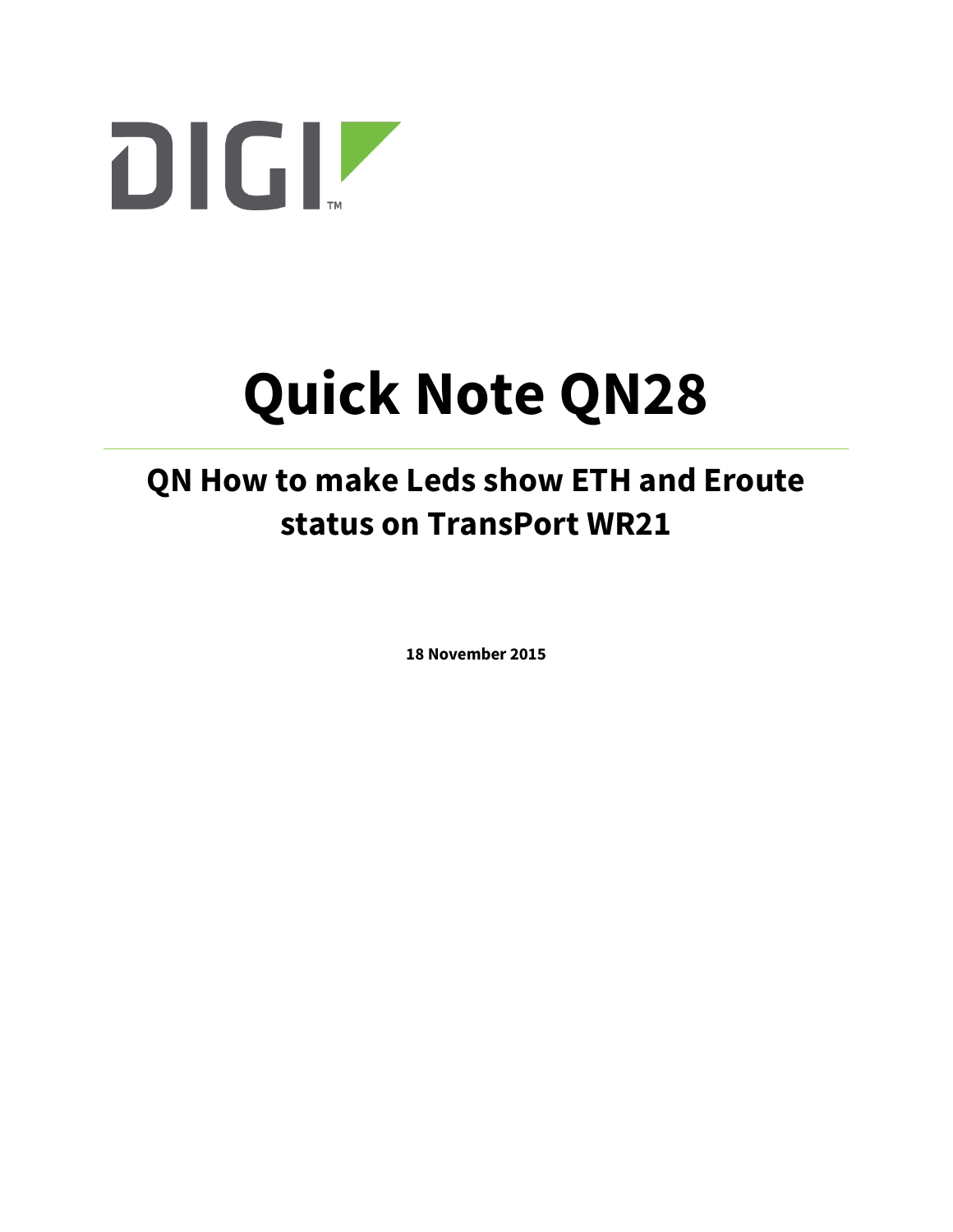#### **Contents**

| $\mathbf{1}$ |     |  |
|--------------|-----|--|
|              | 1.1 |  |
|              | 1.2 |  |
|              | 1.3 |  |
| 2            |     |  |
| 3            |     |  |
|              | 3.1 |  |
|              | 3.2 |  |
|              | 3.3 |  |
| 4            |     |  |
|              | 4.1 |  |
|              | 4.2 |  |
|              | 4.3 |  |
| 5            |     |  |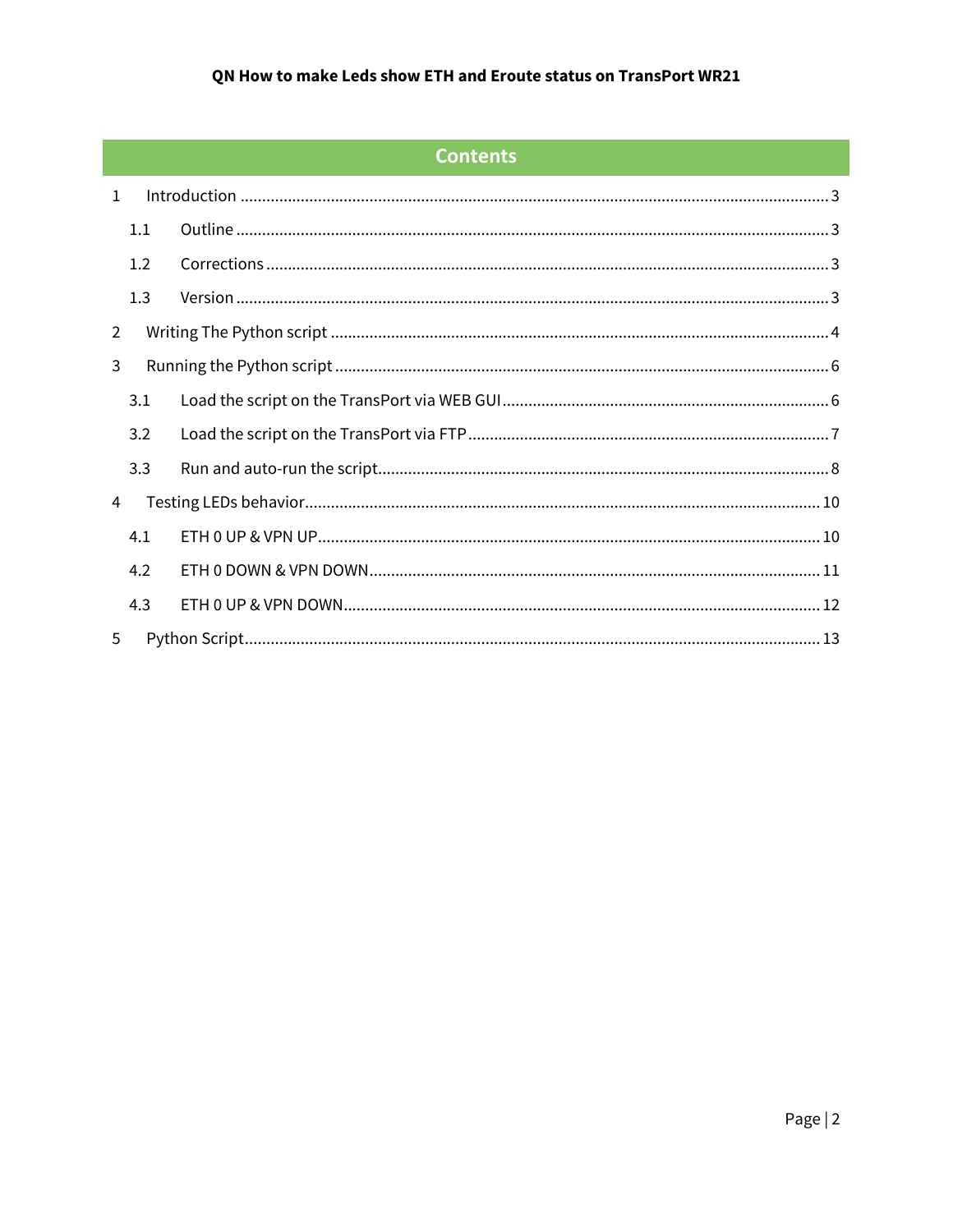## <span id="page-2-0"></span>**1 INTRODUCTION**

## <span id="page-2-1"></span>**1.1 Outline**

It can be useful for monitoring purposes, to use LEDs to check some status on the TransPort routers. This QN gives the instructions to write and use a simple Python script on TransPort WR21 in order to have LEDs reflecting the status of ETH interface and an IPsec VPN (Eroute 0).

#### <span id="page-2-2"></span>**1.2 Corrections**

Requests for corrections or amendments to this application note are welcome and should be addressed to: [tech.support@digi.com](mailto:tech.support@digi.com)

Requests for new application notes can be sent to the same address.

#### <span id="page-2-3"></span>**1.3 Version**

| <b>Version Number</b> ، | <b>Status</b> |
|-------------------------|---------------|
|                         | Draft         |
|                         |               |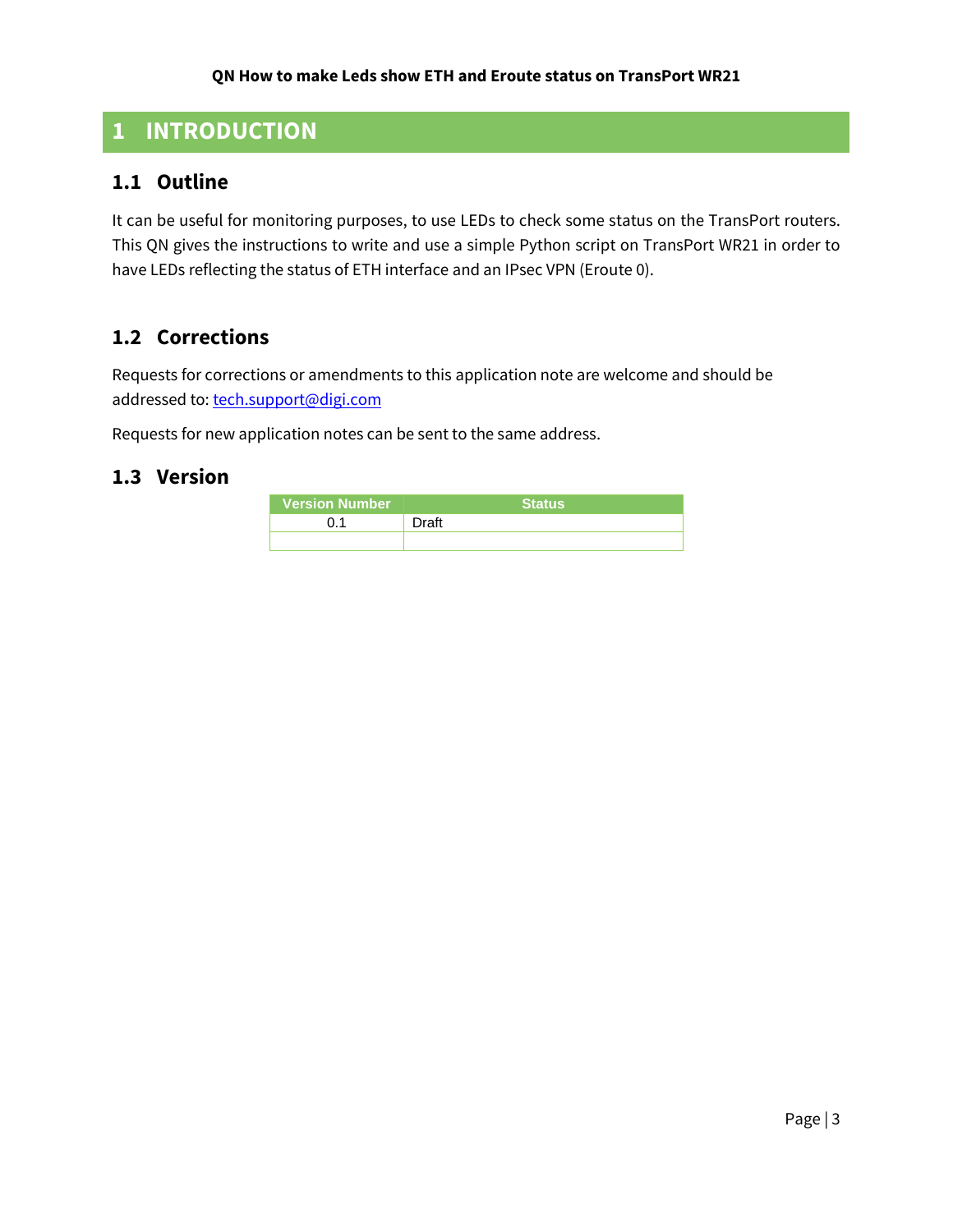## <span id="page-3-0"></span>**2 WRITING THE PYTHON SCRIPT**

**The WR21 used in this QN has the following LEDs:**



**There is no LED indicating the ETH status and also no one for the Eroute0 (VPN tunnel).**

**Assuming that we chose the "Service LED" as Eroute 0 status indicator and "WWAN" as ETH0 status indicator, the following script can be run in order to have those LEDs behaving as expected:**

**In order to obtain that behavior, the following python script must be run on the device:**

#### *#===================================================================================== =============== from BaseWizard import write\_cli import time from time import sleep*

**# Commands to assign the LEDs you want to control to bank 3, the syntax is ledbnk <lednumber> <banknumber> # In our case we have set led 2 (WWAN) and 1 (SERVICE) to bank 3**

*write\_cli('ledbnk 2 3') write\_cli('ledbnk 1 3')*

**# With while TRUE and TRUE = 1 the script will run forever as soon as it is started**

*TRUE = 1 while TRUE :*

**#Check status of eth 1**

*result = write\_cli('eth 1 status') i = result.find('Connection Status: Connected',0) if i > 0:*

**#LED command to turn ON the appropriate LED, syntax is ledn <lednumber> <ledbank> <ledstate> #In that case we set led 2 (WWAN) to switch ON (statenumber=2)**

*write\_cli('ledn 2 3 2')*

*else:*

**#LED command to turn OFF the appropriate LED, syntax is ledn <lednumber> <ledbank> <ledstate> #In that case we set led 2 (WWAN) to switch OFF (statenumber=1)**

*write\_cli('ledn 2 3 1')*

**#Check status of Eroute 0** *result = write\_cli('sastat 0 0') i = result.find('SPI Eroute',0) if i > 0:*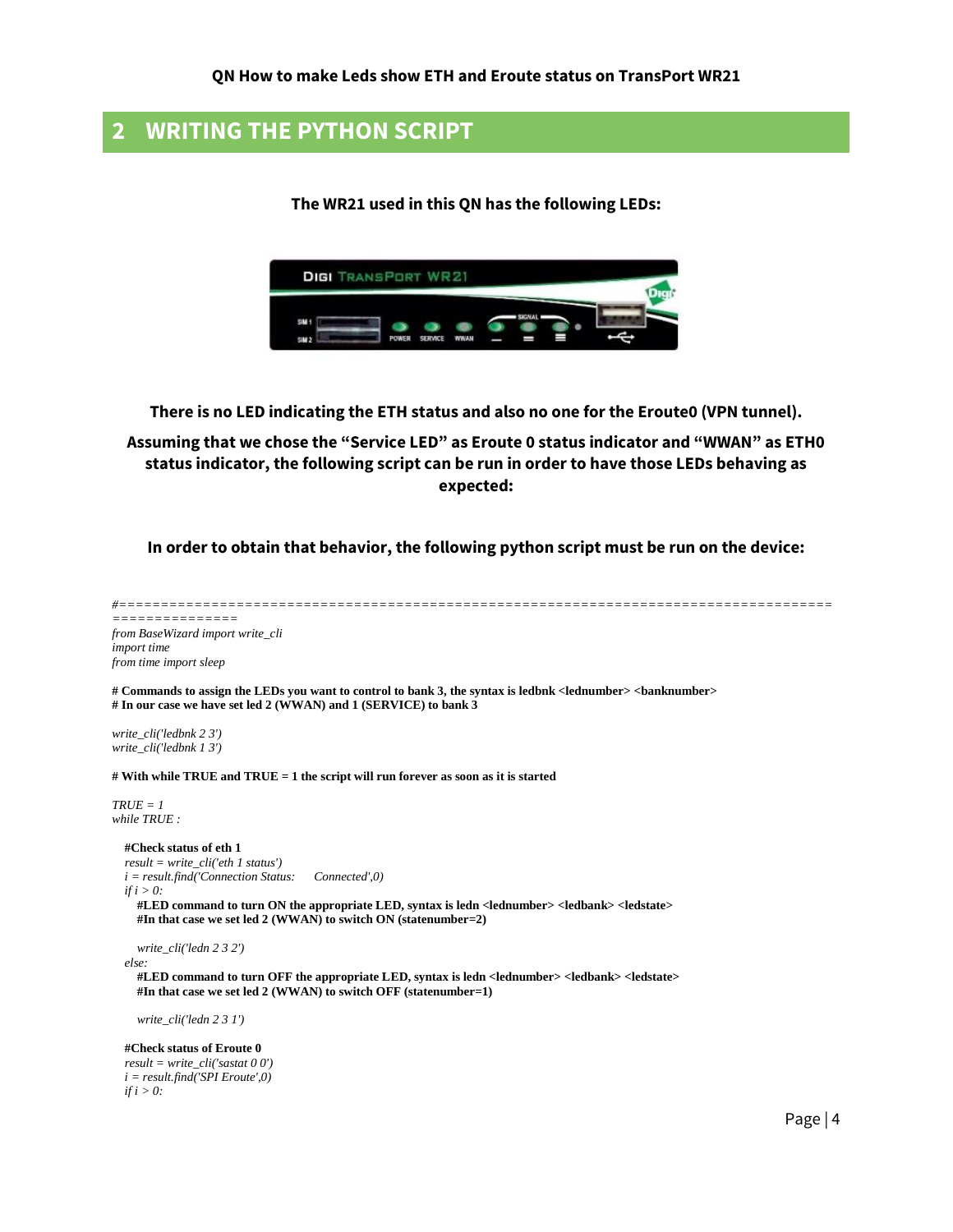**#LED command to turn ON the appropriate LED, syntax is ledn <lednumber> <ledbank> <ledstate> #In that case we set led 1 (service) to switch ON (statenumber=2)** *write\_cli('ledn 1 3 2') else:* **#LED command to turn OFF the appropriate LED, syntax is ledn <lednumber> <ledbank> <ledstate> #In that case we set led 1 (service) to switch OFF (statenumber=1)** *write\_cli('ledn 1 3 1')*

*time.sleep(0.25) #Run check every 250 ms*

*#====================================================================================================*

#### **LEDs used and their behaviour can be modified, considering the following tables.**

| <b>LED</b>          | <b>LED number</b> |
|---------------------|-------------------|
| Service             | L                 |
| <b>WWAN</b>         | 2                 |
| Signal1             | 3                 |
| Signal <sub>2</sub> |                   |
| Signal3             |                   |

#### **LED NAME / NUMBER:**

#### **LED state / LED state NUMBER:**

| <b>LED state</b>     | <b>LED state number</b> |
|----------------------|-------------------------|
| OFF                  | 1                       |
| ΟN                   | 2                       |
| <b>RAPID FLASH</b>   | 4                       |
| Cadence              |                         |
| (long on, short off) |                         |
| Cadence              |                         |
| (long off, short on) |                         |
| <b>SLOW FLASH</b>    | 10                      |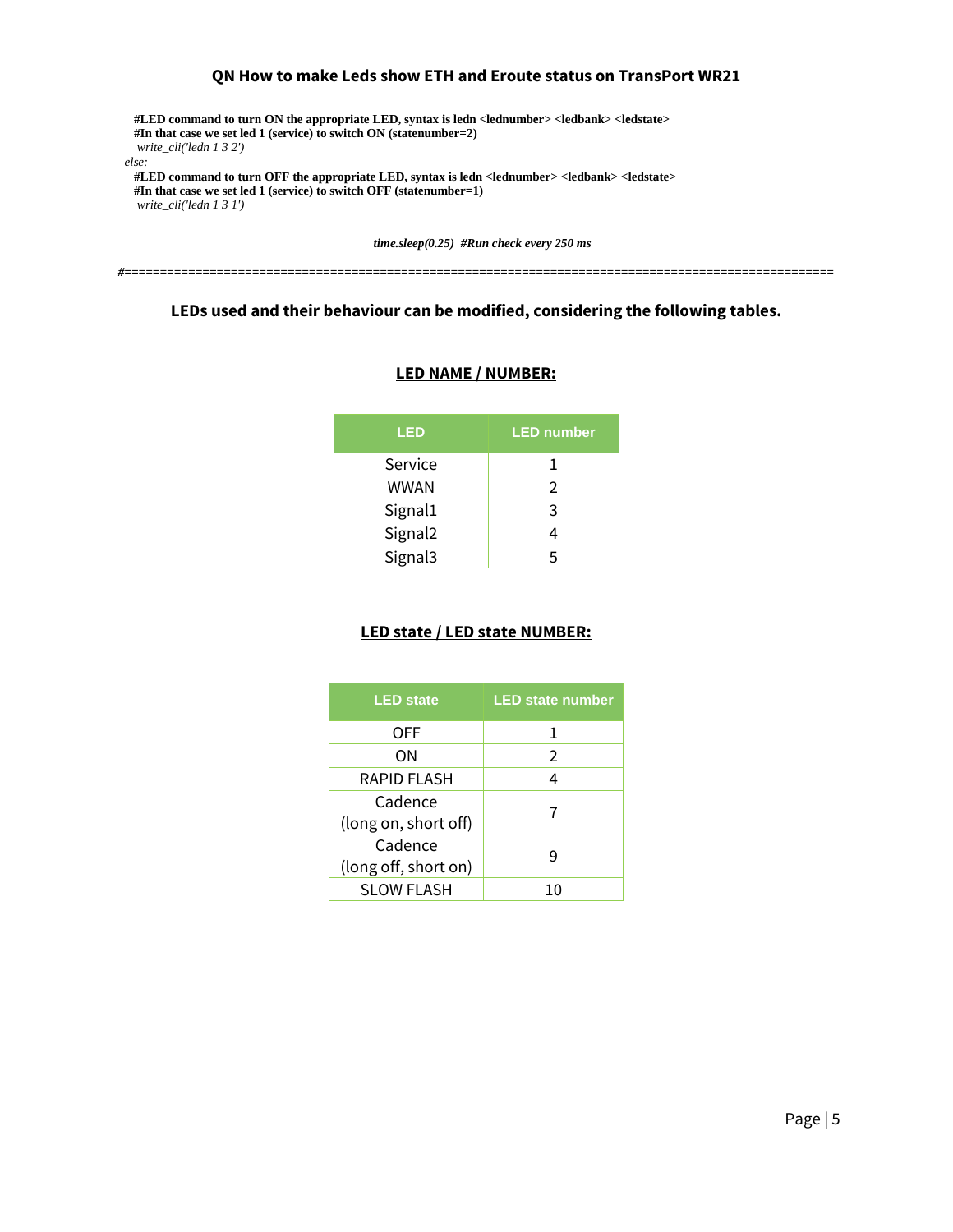## <span id="page-5-0"></span>**3 RUNNING THE PYTHON SCRIPT**

## <span id="page-5-1"></span>**3.1 Load the script on the TransPort via WEB GUI**

**In the WEB GUI, browse to Administration-File management > File editor, click in the Filename field (where there is "--edit--"):**

| <b>Administration - File Management &gt; File Editor</b> |  |
|----------------------------------------------------------|--|
| FLASH Directory<br>▶ WEB Directory                       |  |
| ▼ File Editor                                            |  |
| System files <sup>o</sup>                                |  |
| <b>User files</b><br>⋒                                   |  |
| Filename: -- edit--<br>١÷                                |  |
| Load file<br>Save file                                   |  |
|                                                          |  |
|                                                          |  |
|                                                          |  |
|                                                          |  |
|                                                          |  |
|                                                          |  |
|                                                          |  |
|                                                          |  |
|                                                          |  |
|                                                          |  |
|                                                          |  |
|                                                          |  |
|                                                          |  |
|                                                          |  |
|                                                          |  |
|                                                          |  |
|                                                          |  |
|                                                          |  |

**Type a name for the script (for LED.py). Then, in the blank window below, paste the script modified as per the desired scenario. Then click on Save File and then you should see:**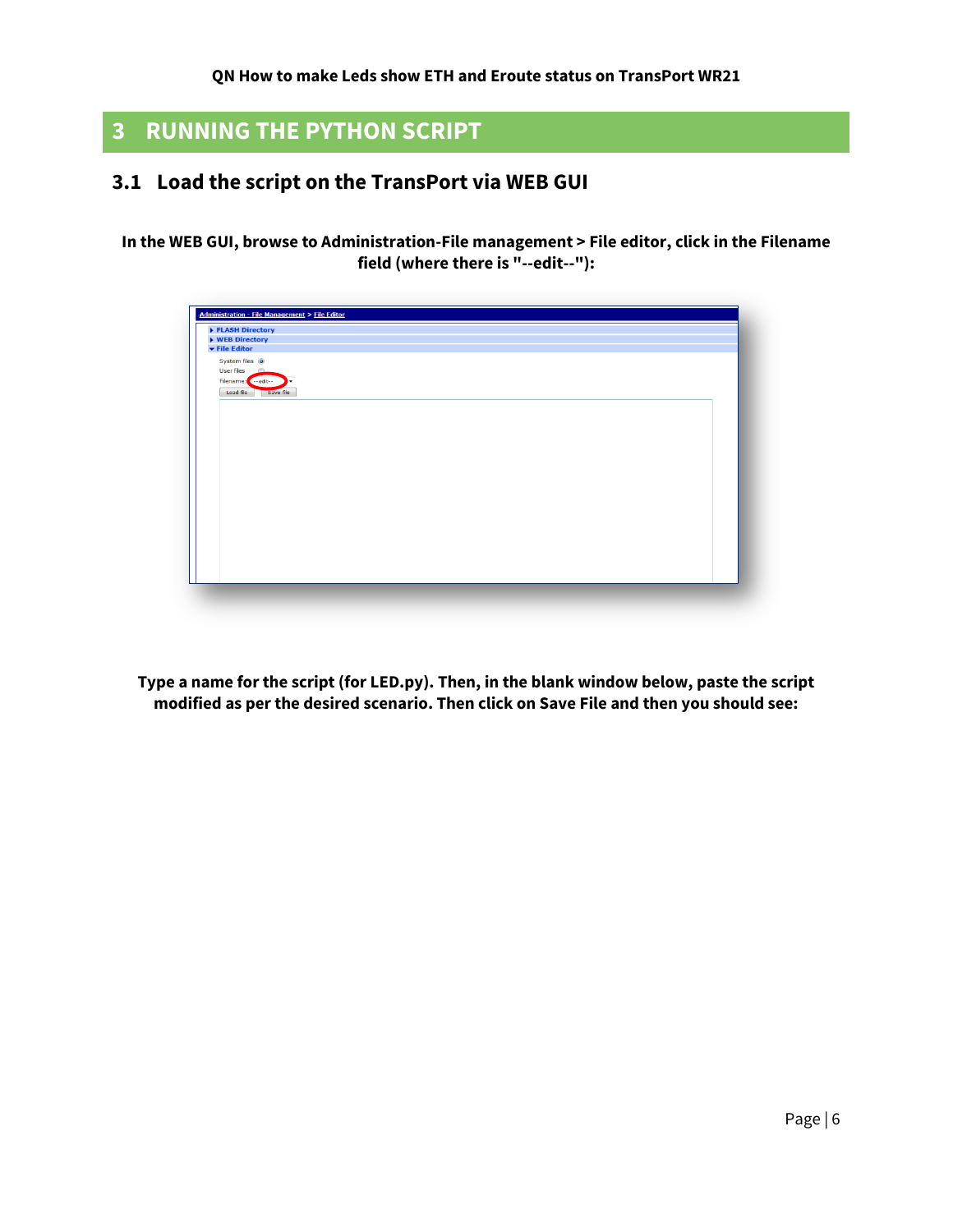

## <span id="page-6-0"></span>**3.2 Load the script on the TransPort via FTP**

**Write the script into a file (a Python script is a text file containing python commands and may be created using a normal plain text editor ) and give a name to it (as LED.py) and then transfer it to the TransPort via FTP, for example using an FTP client as Filezilla:**

|                                                                                                                                      |                                                                                                                                                                                                                                                                            |                                  |                                               |                       |                          |                                          |                   |                                                                     |                             | $x = 0$ , $x = 0$ |  |
|--------------------------------------------------------------------------------------------------------------------------------------|----------------------------------------------------------------------------------------------------------------------------------------------------------------------------------------------------------------------------------------------------------------------------|----------------------------------|-----------------------------------------------|-----------------------|--------------------------|------------------------------------------|-------------------|---------------------------------------------------------------------|-----------------------------|-------------------|--|
|                                                                                                                                      | File Edit View Transfer Server Bookmarks Help New version available!                                                                                                                                                                                                       |                                  |                                               |                       |                          |                                          |                   |                                                                     |                             |                   |  |
| $111 - 1$                                                                                                                            | <b>TO 2 1 2 2 2 2 4 2 5 2 3 2 3 3 4 3 4 3 4 5 4 5 4 5 4 5 4 5 4 5 6 7 7 8 4 5 6 7 7 8 7 8 7 8 7 8 7 8 7 8 7 8 7 8</b>                                                                                                                                                      |                                  |                                               |                       |                          |                                          |                   |                                                                     |                             |                   |  |
| Host: 192.168.10.202 Username: username                                                                                              | Password: essesses                                                                                                                                                                                                                                                         |                                  | Port:                                         | Quickcannect          |                          |                                          |                   |                                                                     |                             |                   |  |
| Status:<br>Status:<br>Command:<br>Response:<br>Command:<br>Response:<br><b>LIST</b><br>Command:<br>Response:<br>Response:<br>Status: | File transfer successful, transferred 1,817 bytes in 1 second<br>Retrieving directory listing<br>TYPE I<br>200 Type I OK<br>PORT 192,168,10,2,227,115<br>200 Port command okay<br>150 Opening data connection for LIST<br>226 File sent OK<br>Directory listing successful |                                  |                                               |                       |                          |                                          |                   |                                                                     |                             |                   |  |
| Local site: C:\                                                                                                                      |                                                                                                                                                                                                                                                                            |                                  |                                               |                       |                          | Remote site: /                           |                   |                                                                     |                             |                   |  |
| 由-展日                                                                                                                                 |                                                                                                                                                                                                                                                                            |                                  |                                               |                       | $\hat{\phantom{a}}$      | $\mathbb{R}$ 1                           |                   |                                                                     |                             |                   |  |
| E-se H: (\\dor-fs01\amingo\$)                                                                                                        |                                                                                                                                                                                                                                                                            |                                  |                                               |                       | 目                        |                                          |                   |                                                                     |                             |                   |  |
|                                                                                                                                      | Y: (\\iky-file\Engineering\binaries_to_test)                                                                                                                                                                                                                               |                                  |                                               |                       | $\overline{\phantom{a}}$ |                                          |                   |                                                                     |                             |                   |  |
| Filename                                                                                                                             |                                                                                                                                                                                                                                                                            | Filesize Filetype                | Last modified                                 |                       | $\bullet$                | Filename                                 | Filesize Filetype | Last modified                                                       | Permissi Owner/Group        |                   |  |
| a hiberfil.sys                                                                                                                       |                                                                                                                                                                                                                                                                            | 3,167,37 System file             |                                               | 08/22/2014 08:54:25   |                          | image4.c2                                | 120,692 C2 File   | 01/01/2014 12:26:00 AM -rwxrwxr ftpuser ftpusers                    |                             |                   |  |
| ALED.py                                                                                                                              |                                                                                                                                                                                                                                                                            | 1,817 Python File                |                                               | 08/22/2014 04:45:26 - |                          | ALED.py                                  |                   | 1.817 Python F., 01/15/2014 05:39:00 AM -rwxrwxr., ftpuser ftpusers |                             |                   |  |
| pagefile.sys                                                                                                                         |                                                                                                                                                                                                                                                                            | 4,223,17. System file            |                                               | 08/22/2014 08:54:28   |                          | <b>TOUCOUES IXE</b>                      |                   | 20,947 Text Doc 01/01/2014 12:25:00 AM -rwxrwxr ftpuser ftpusers    |                             |                   |  |
| a password.exe                                                                                                                       |                                                                                                                                                                                                                                                                            | 28,672 Application               |                                               | 05/14/2012 09:26:14   |                          | manual.sb                                | 26.826 SB File    | 01/23/2014                                                          | -rwxrwxr ftpuser ftpusers   |                   |  |
| Rule.txt                                                                                                                             |                                                                                                                                                                                                                                                                            | 0 Text Docu                      |                                               | 11/27/2013 05:24:14   |                          | mirror                                   | 101,280 File      | 01/23/2014                                                          | -r-xr-xr-x ftpuser ftpusers |                   |  |
| test2.txt                                                                                                                            |                                                                                                                                                                                                                                                                            | 1.477 Text Docu.                 |                                               | 08/22/2014 04:45:00   |                          | pppfcs.sb                                | 7.784 SB File     | 01/23/2014                                                          | -rwxrwxr ftpuser ftpusers   |                   |  |
| voice mail.txt                                                                                                                       |                                                                                                                                                                                                                                                                            | 65 Text Docu 07/04/2014 05:06:08 |                                               |                       |                          | privpy.enc                               |                   | 61,524 Wireshar 01/01/2014 12:25:00 AM -rwxrwxr ftpuser ftpusers    |                             |                   |  |
| <b>Columnial 5 (Cla., These Indians 5 (047) hours</b>                                                                                |                                                                                                                                                                                                                                                                            |                                  |                                               |                       |                          | Selected 1 file. Total size: 7,784 bytes |                   |                                                                     |                             |                   |  |
| Server/Local file<br>username@192.168.1<br>CALED.pv                                                                                  | Direc. Remote file<br>$\rightarrow$ > $\land$ ED.py                                                                                                                                                                                                                        |                                  | Size Priority Time<br>1,817 Norm., 08/22/2014 |                       |                          |                                          |                   |                                                                     |                             |                   |  |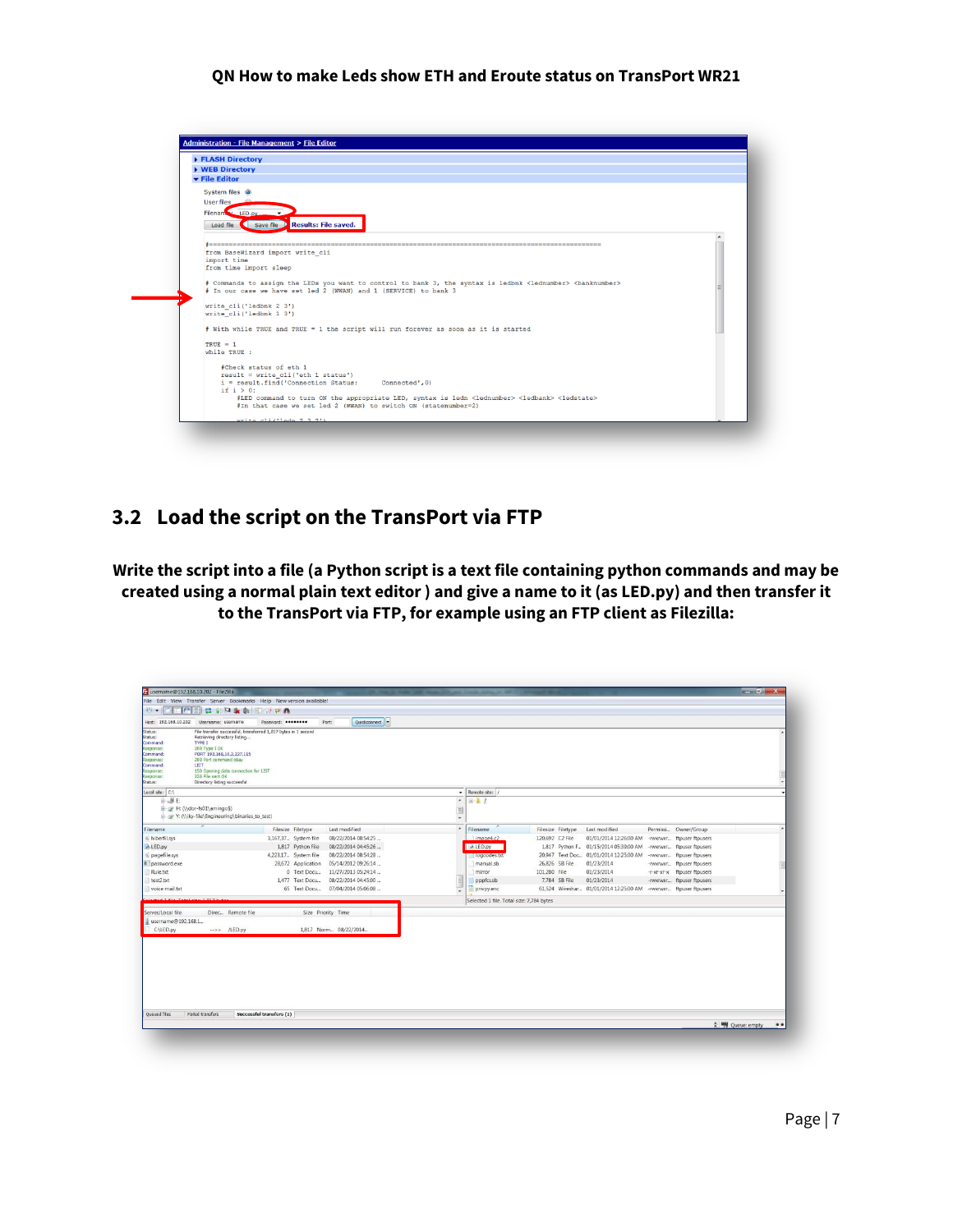## <span id="page-7-0"></span>**3.3 Run and auto-run the script**

**In order to have the script running , go in the Administration – Execute command section of the WEB GUI (or in the command line) and type:**

*python LED.py*

| Execute                |  |  |
|------------------------|--|--|
| Command: python LED.py |  |  |
| <b>Command result</b>  |  |  |
| lok                    |  |  |
|                        |  |  |
|                        |  |  |
|                        |  |  |

**It is also possible to make the script running also if the device reboots, going in the WEB GUI to Configuration - system > General, then in the autorun command section type the command**

*python LED.py*

**and click Add:**

| Device Identity                                                                                                                 |
|---------------------------------------------------------------------------------------------------------------------------------|
| Date and Time                                                                                                                   |
| ▼ General                                                                                                                       |
| <b>Autorun Commands</b>                                                                                                         |
| You can configure some commands that will automatically run when the unit has booted up.<br>(You may specify up to 10 commands) |
| <b>Command</b>                                                                                                                  |
| No commands have been configured                                                                                                |
| python LED.py<br>Add                                                                                                            |
| <b>Web / Command Line Interface</b>                                                                                             |
| Automatically log user out if idle for 0<br>hrs 20<br>mins 0<br>secs                                                            |

**You should then see that the command is added:**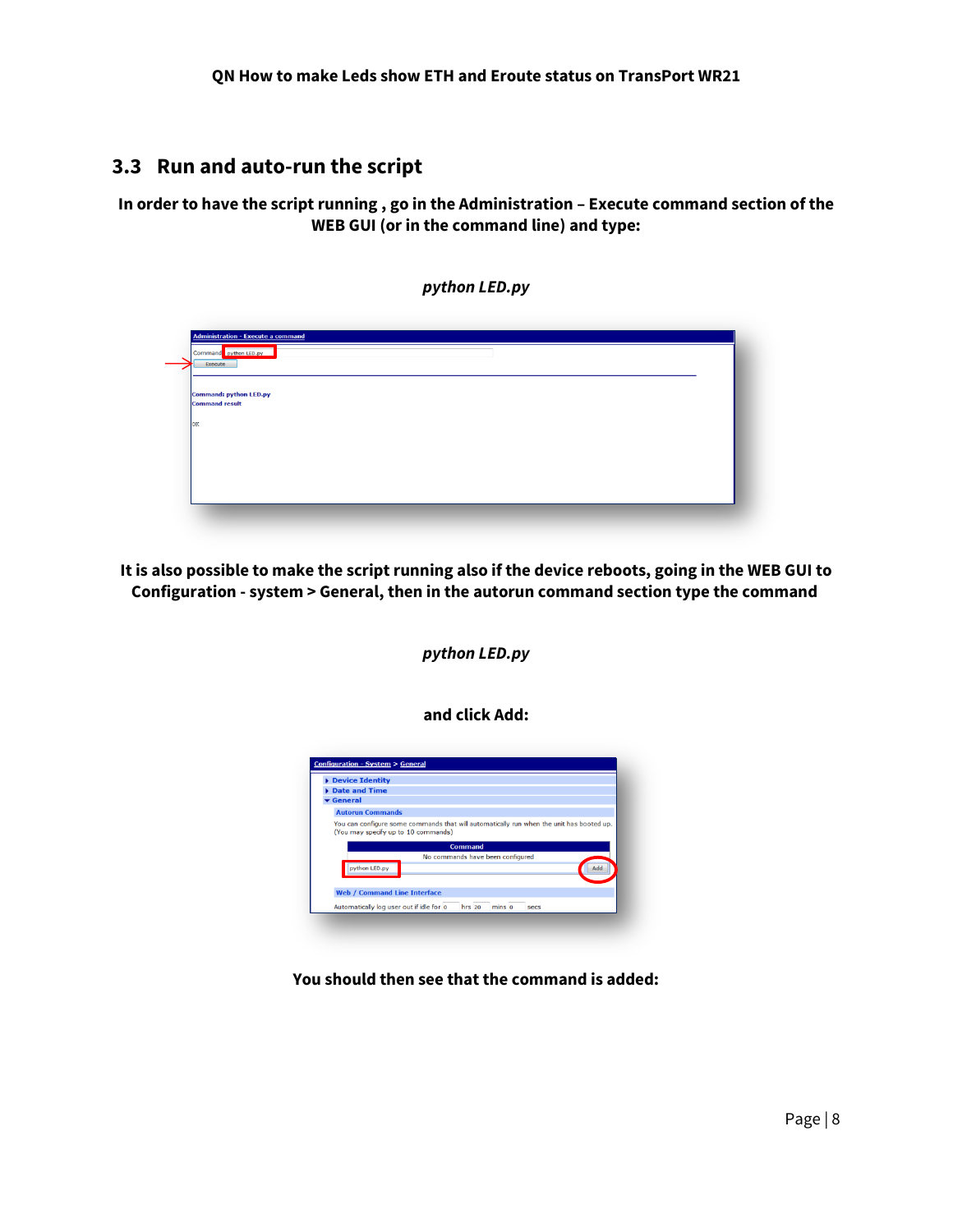| Device Identity                     |                |  |               |
|-------------------------------------|----------------|--|---------------|
| Date and Time                       |                |  |               |
| ▼ General                           |                |  |               |
| <b>Autorun Commands</b>             |                |  |               |
| (You may specify up to 10 commands) |                |  |               |
|                                     | <b>Command</b> |  |               |
| python LED.py                       |                |  | Delete<br>Add |
| <b>Web / Command Line Interface</b> |                |  |               |

**and click apply.**

**It is always possible to check which python script are running by issuing the following command:**

#### *pycfg scripts*

#### **In this case, the output of the command is the following:**

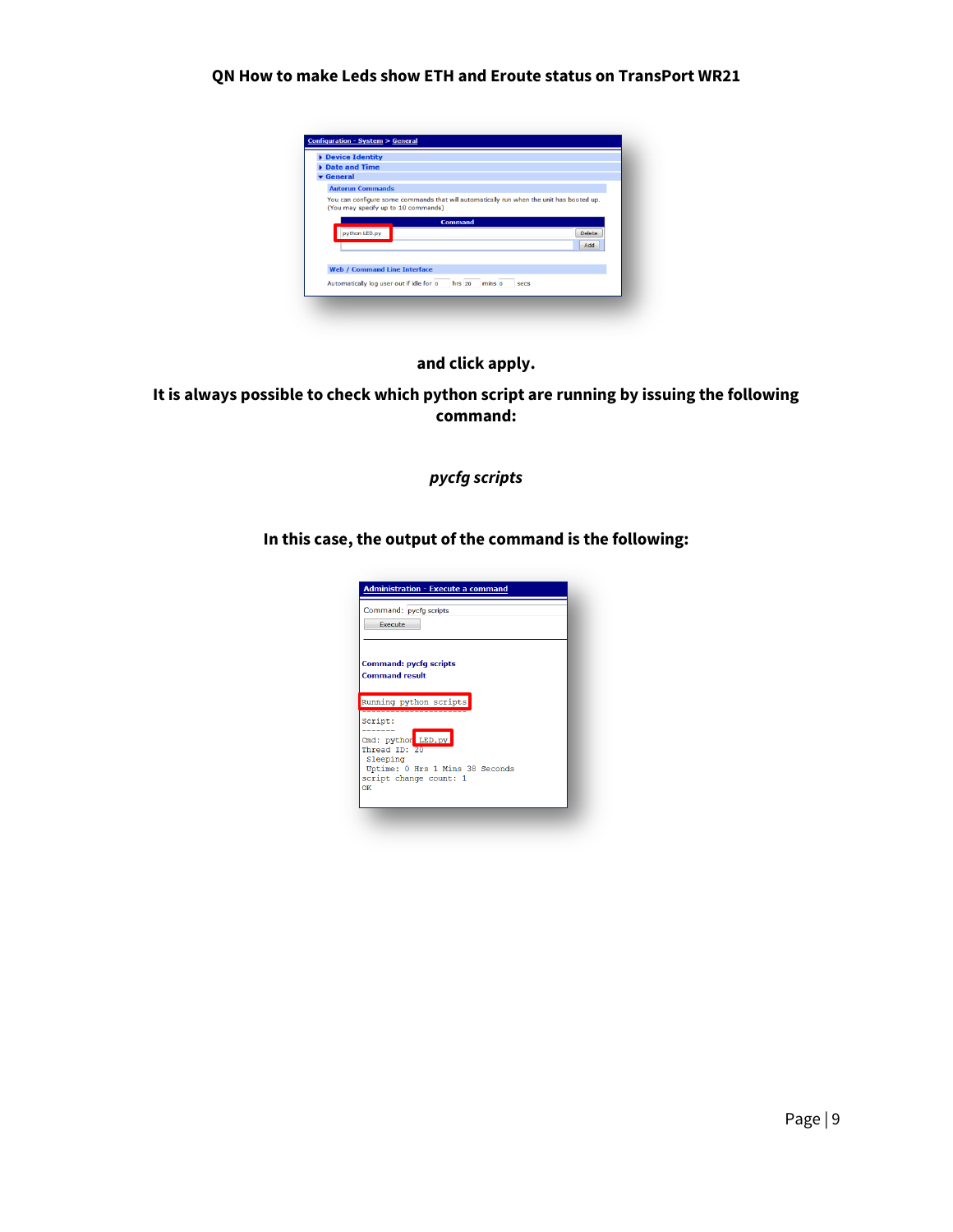## <span id="page-9-0"></span>**4 TESTING LEDS BEHAVIOR**

Once the script is running, some tests can be performed to check if it is working as expected. For this QN we assume that the TransPort is configured to have an IPsec tunnel UP through the ETH interface.

## <span id="page-9-1"></span>**4.1 ETH 0 UP & VPN UP**

With the ETH 0 connected and the VPN UP:

| eth 0 status                                  |                       |                 |      |
|-----------------------------------------------|-----------------------|-----------------|------|
| Activation Status:                            | Active                |                 |      |
| Connection Status:                            | Connected             |                 |      |
| Link:                                         | 100Base-T Full-Duplex |                 |      |
| Physical Port:                                | ETH 0                 |                 |      |
| MAC:                                          | 00 04 2D 04 04 B1     |                 |      |
| IP Address:                                   | 192.168.10.202        |                 |      |
| Mask:                                         | 255.255.255.0         |                 |      |
| Gateway:                                      | 192.168.10.1          |                 |      |
| OK.                                           |                       |                 |      |
|                                               |                       |                 |      |
| sastat                                        |                       |                 |      |
| IPsec SAs (total:1). Eroute $0 \rightarrow 4$ |                       |                 |      |
| Outbound V1 SAs                               |                       |                 |      |
| SPI Eroute                                    | Peer IP               | Rem. subnet     | Loc. |
| KBytes Left<br>subnet<br>TTL.                 |                       | <b>VIP</b>      |      |
| f8235271<br>$0\qquad 192.168.10.1$            |                       | 10.104.1.109/24 |      |
| 192.168.4.0/24 28666                          | 0                     | N/A             |      |
| Inbound V1 SAs                                |                       |                 |      |
| SPI Eroute                                    | Peer IP               | Rem. subnet     | Loc. |
| <b>TTL</b><br>KBytes Left<br>subnet           |                       | <b>VIP</b>      |      |
| 593488f0                                      | 0 192.168.10.1        | 10.104.1.109/24 |      |
| 192.168.4.0/24 28666                          | 0                     | N/A             |      |

Run the script (if it is not running) and check the LEDs, should be both ON like the following picture:

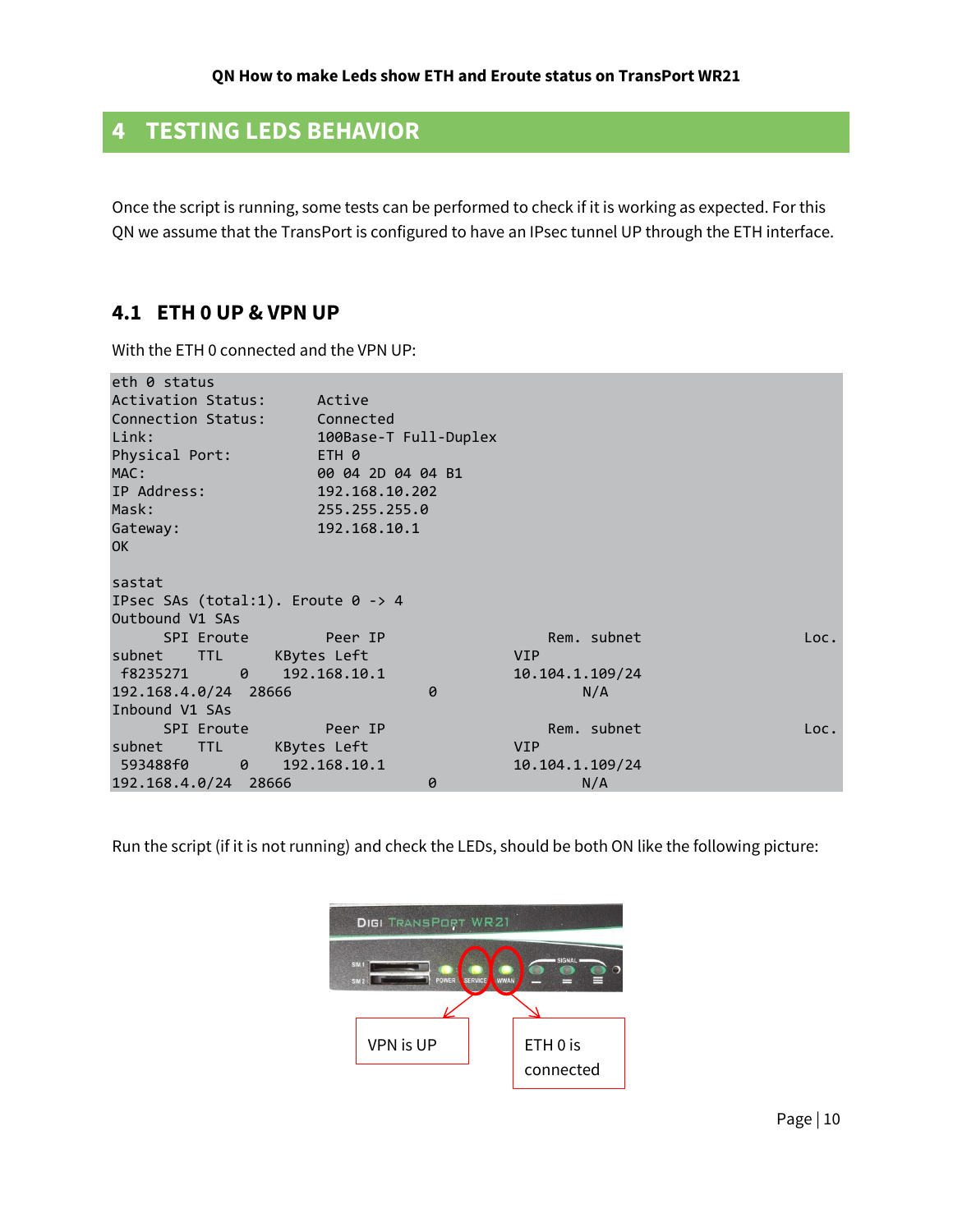## <span id="page-10-0"></span>**4.2 ETH 0 DOWN & VPN DOWN**

Disconnect the cable of ETH 0 and check the LEDs (the one related to the VPN will take more to update):

| eth 0 status                                                               |                      |
|----------------------------------------------------------------------------|----------------------|
| Activation Status:                                                         | Active               |
| Connection Status:                                                         | Disconnected         |
| Link:                                                                      | 10Base-T Half-Duplex |
| Physical Port:                                                             | ETH 0                |
| MAC:                                                                       | 00 04 2D 04 04 B1    |
| IP Address:                                                                | 192.168.10.202       |
| Mask:                                                                      | 255.255.255.0        |
| Gateway:                                                                   | 192.168.10.1         |
| <b>OK</b>                                                                  |                      |
|                                                                            |                      |
|                                                                            |                      |
|                                                                            |                      |
| List Empty                                                                 |                      |
| Inbound V1 SAs                                                             |                      |
| List Empty                                                                 |                      |
| sastat<br>IPsec SAs (total:0). Eroute $0 \rightarrow 4$<br>Outbound V1 SAs |                      |

Run the script (if it is not running) and check the LEDs, should be both ON like the following picture:

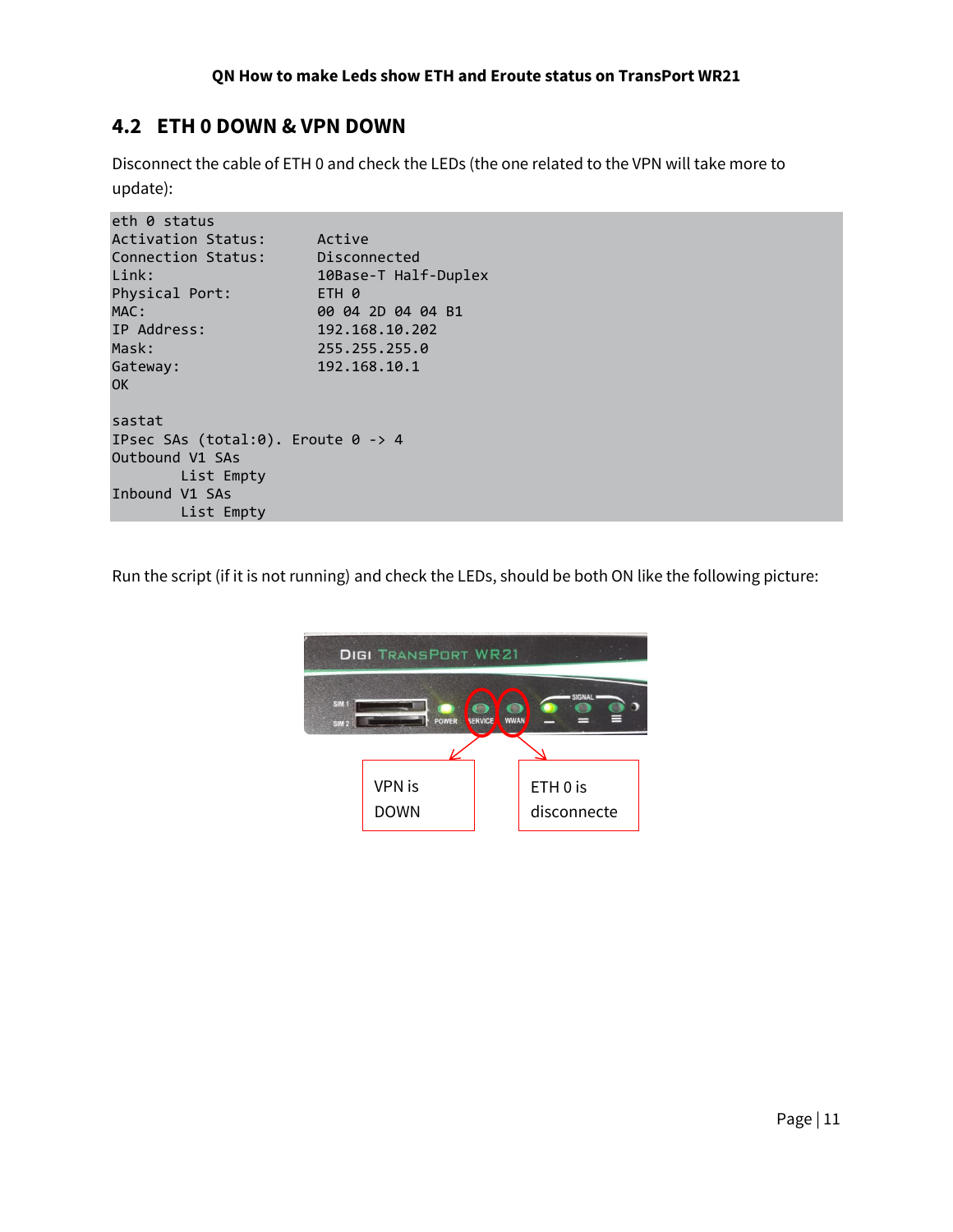## <span id="page-11-0"></span>**4.3 ETH 0 UP & VPN DOWN**

Reconnect the ETH cable but first disable (for example) the IPsec under the ETH 0 interface:

| eth 0 status                                  |                       |
|-----------------------------------------------|-----------------------|
| Activation Status:                            | Active                |
| Connection Status:                            | Connected             |
| Link:                                         | 100Base-T Full-Duplex |
| Physical Port:                                | ETH 0                 |
| MAC:                                          | 00 04 2D 04 04 B1     |
| IP Address:                                   | 192.168.10.202        |
| Mask:                                         | 255.255.255.0         |
| Gateway:                                      | 192.168.10.1          |
| <b>OK</b>                                     |                       |
|                                               |                       |
| sastat                                        |                       |
| IPsec SAs (total:0). Eroute $0 \rightarrow 4$ |                       |
| Outbound V1 SAs                               |                       |
| List Empty                                    |                       |
| Inbound V1 SAs                                |                       |
| List Empty                                    |                       |

Run the script (if it is not running) and check the LEDs, should be both ON like the following picture: